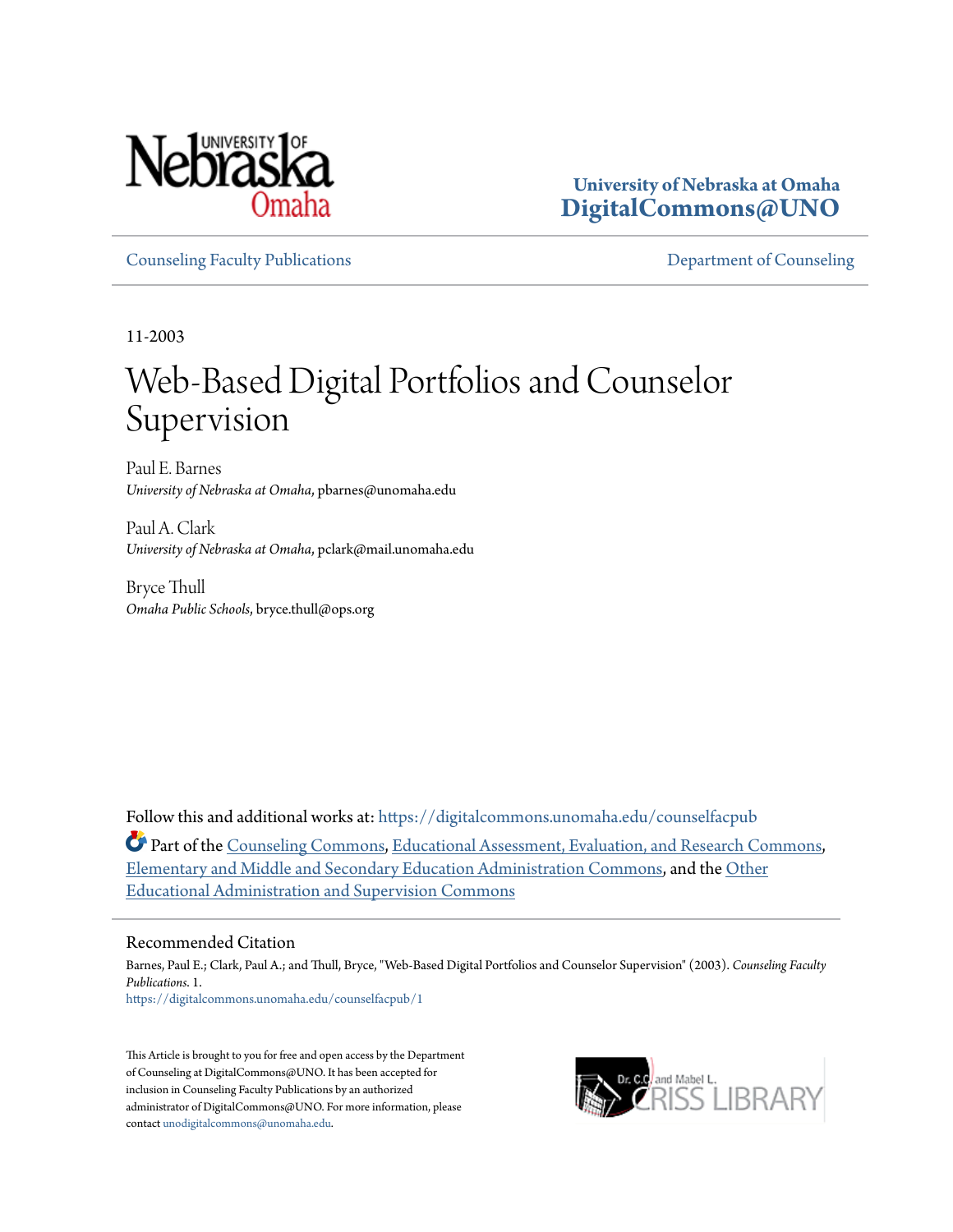<span id="page-1-0"></span>Journal of Technoloygy in Counseling



#### *Abstract*

*Web-based digital portfolios provide a promising tool for counselor supervisors looking for effective ways to evaluate counselor candidates while maximizing the associated learning process. This paper describes a project involving the use of web-based portfolios that were created by counselor candidates. The project illustrates the benefits of the web-based portfolio for both the counselor supervisor and for the counselors in training.*

 Advances in technology have afforded counselor educators a powerful new tool to utilize as they evaluate and assess the progress of the counselor candidates they supervise. By taking advantage of the dynamic nature of the Internet, the web-based digital portfolio represents the next generation of portfolio assessment. Neither the use of portfolios or technology are new to the field of education, yet an innovative project undertaken within the University of Nebraska at Omaha has exemplified the potential usefulness of digital portfolios to counselor educators and their counselor candidates.

In 1996, Alschuler wrote that he was able to download more than 100 pages of research abstracts, summary analyses, experiments, and bibliographies dealing with portfolio assessment. Although most of these were related to the field of education, none of the data related to counselors. Despite this observation, counselors, educators and related professionals have demonstrated a clear shift toward the increased use of portfolios by counselors (e.g. [Baltimore, Hickson, George, & Crutchfield, 1996; Boes, VanZile-Tamsen, & Jackson,](#page-1-0) [2001;](#page-1-0) [Carney, Cobia, & Shannon, 1996;](#page-1-0) [Rhyne-Winkler & Wooten, 1996](#page-1-0); [Rita, 2001\)](#page-1-0). Concurrent with the shift toward increased portfolio use was the emergence of innovations in technology that also had the potential to impact counseling assessment (e.g., [Lundberg & Cobitz, 1999](#page-1-0)). As expected, the increased use of both portfolios and technology in counseling has inevitably combined to facilitate the use of electronic portfolios. (e.g., [Lewis,](#page-1-0) [Coursol, & Herting-Wahl, 2000\)](#page-1-0).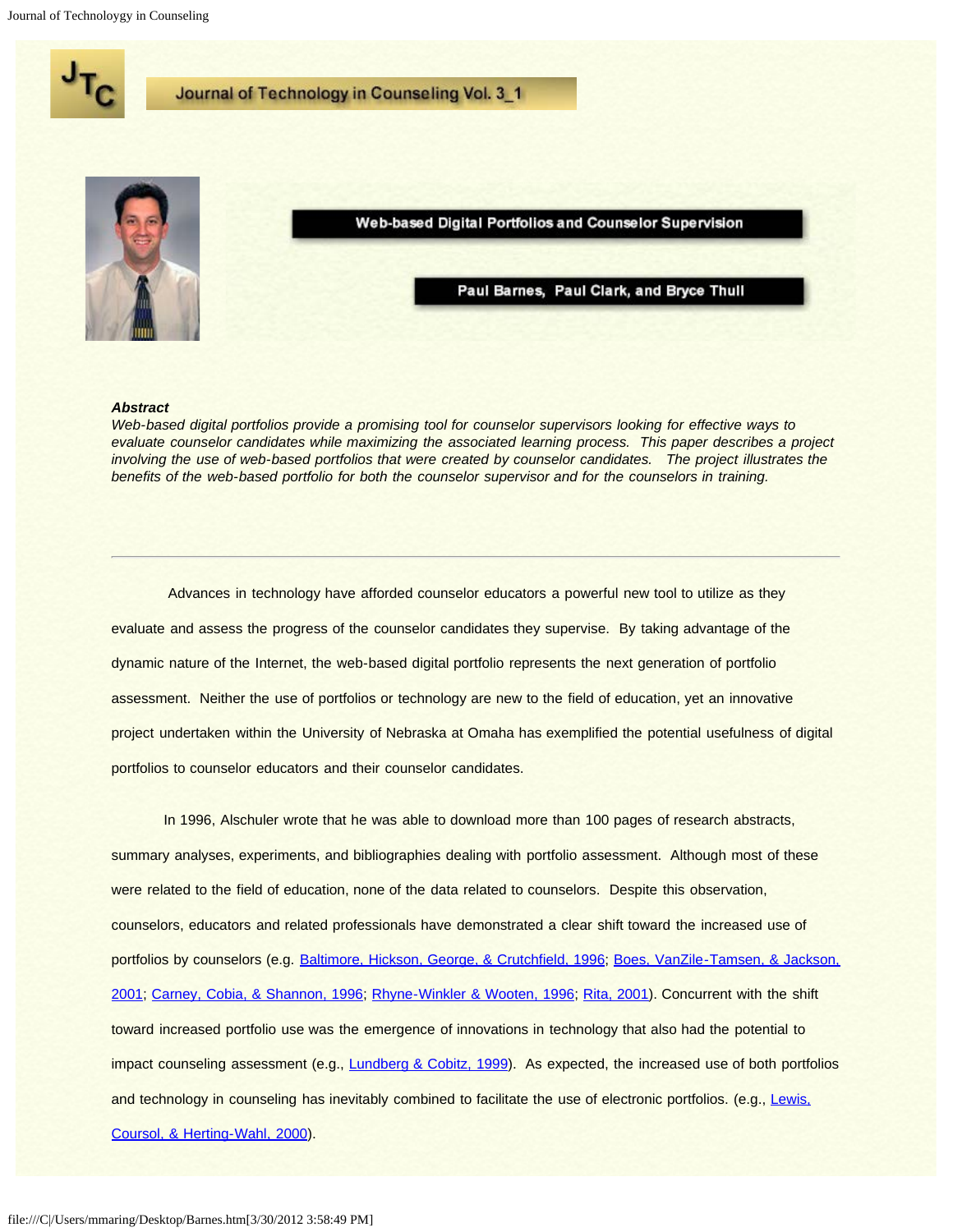# **Web-Based Portfolio Project**

In the Fall of 2000, counselor candidates, selected faculty and staff at the University of Nebraska at Omaha began a project associated with a PT3 grant ( [Preparing Tomorrow's Teachers to Use Technology](http://pt3.unomaha.edu/)) that involved the development of a web-based professional portfolio for secondary school counselor candidates. The web-based portfolio is similar in some respect to the electronic portfolio yet can be produced, edited, accessed, and viewed entirely through the Internet. The dynamics brought about by the inclusion of the Internet into the portfolio development process revealed important implications for counselor supervisors and candidates. This paper refers to individuals who were working to earn their credentials to become secondary school counselors as candidates to distinguish them from k-12 individuals who are identified as students. Each candidate developed the portfolio to fulfill one aspect of his or her comprehensive examination. Fourteen counselor candidates have been involved in the project through the 2000-2001 and 2001-2002 academic years. Prior to this project, counselor candidates had been required to develop portfolios that were paper-based and were contained in threering binders.

The development of a portfolio serves multiple purposes for the counselor supervisor and candidates. First, portfolios can be used as a means of reflecting upon a candidate's developmental growth. This type of formative assessment can be applied throughout an entire program or to a specified sequence of courses. As Baltimore, et al ([1996](#page-1-0)) suggest, portfolios can also be used as a summative assessment tool because they can help students to integrate the learning experienced throughout an entire program. Despite the flexible nature of portfolio use for summative or formative purposes it is important to emphasize that it represents merely one aspect of evaluation. That is, portfolios alone do not represent a comprehensive means of evaluating counselors in training.

 Secondly, portfolios provide candidates a means of demonstrating their competence and experience in an array of related professional activities. Candidates have the flexibility and capacity to use the electronic portfolio to demonstrate their competence by using combinations of [text, graphics, audio, video, and other multimedia](#page-1-0) [formats.](#page-1-0) Such digital artifacts can provide evidence that candidates can integrate and apply the theoretical content of their course work to the setting in which they plan to work as a school counselor. For example, some candidates chose to provide video clips of group guidance lessons they developed and presented at their school practicum sites. Included with the videos, the candidates could provide developmentally appropriate lesson plans and targeted student competencies.

 Third, the online portfolio provides guidelines for the scope of activities to be included to assure an appropriate breadth of practicum experience. For example, the secondary school counseling program at the University of Nebraska at Omaha is a proponent of the Missouri Model of Comprehensive Guidance and of the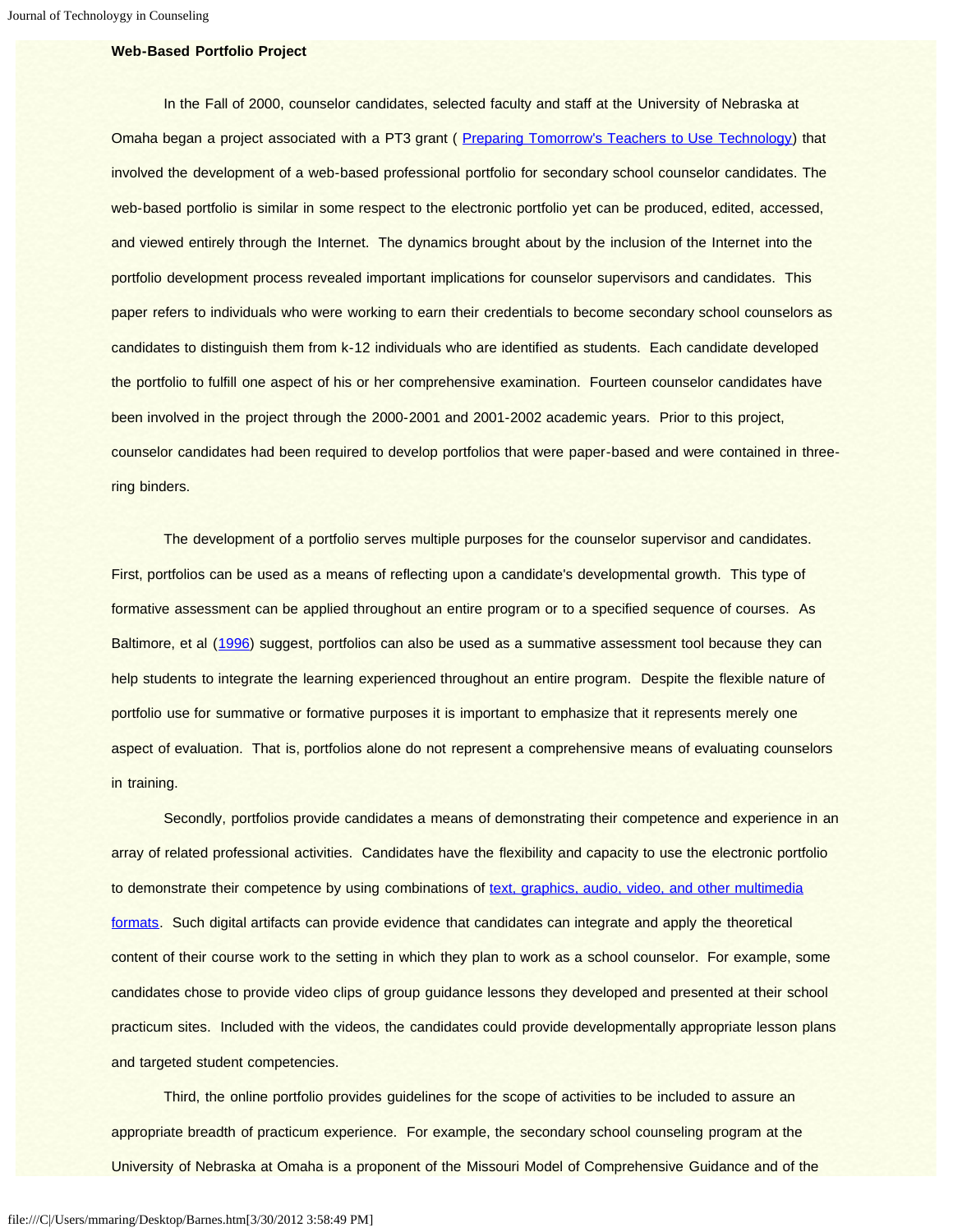[National Model for School Counseling Programs o](http://www.schoolcounselor.org/content.cfm?L1=10)ffered by the [American School Counselor Association \(](http://www.schoolcounselor.org/)ASCA). Both models propose the categorization of counseling activities into the four program components of: responsive services, individual student planning, curriculum, and system support ([Bowers & Hatch, 2002](#page-1-0); [Gysbers &](#page-1-0) [Henderson, 2000\)](#page-1-0). Counselor candidates are expected to provide evidence of their competence within each program component because counselors are to be qualified to deliver an entire guidance program. In other words, each candidate activity included in the portfolio is associated with a program component and a targeted [ASCA National Standard.](http://www.schoolcounselor.org/content.cfm?L1=1&L2=9) This structure assures that candidates are focused upon meaningful practicum activities that represent an appropriate breadth of experience.

### **National Standards**

 The expectations placed on the counselor candidates increase as one considers the national standards for school counseling programs (i.e., [Campbell & Dahir, 1997](#page-1-0)). Indeed the infusion of national standards into professional portfolios is not new. Rieman ([2000](#page-1-0)) wrote extensively of the inclusion of standards in her work titled, *Teaching Portfolios, Presenting Your Professional Best*. The ASCA National Standards provide another perspective from which to view counselor activities (i.e., career, personal/social, and academic) providing specific student (k-12) competencies for each. Not only are these divisions present in the national standards, they are also cited as a critical piece of the foundation of the National Model of School Counseling ([Bowers & Hatch,](#page-1-0) [2002\)](#page-1-0). As suggested by Boes, VanZile-Tamsen, and Jackson ([2001](#page-1-0)), candidates involved in this project were asked to demonstrate competence in delivering guidance activities that support student development in the domains of career, personal/social and academic. Additionally, candidates examined their practicum experiences in light of the Missouri Model's program components as well as the ASCA National Standards. By combining these two perspectives, a dynamic model for assessing counselor competence emerged. Therefore, as candidates documented practicum activities, they considered where the activities fit into the overall guidance program and how their students were to benefit. [Figure 1](#page-3-0) provides a visual worksheet that demonstrates the purpose of all portfolio elements and illustrates the breadth of activities the practicum and portfolio must include.

<span id="page-3-0"></span>

|               |                   | <b>System Support</b>                     | <b>Curriculum</b>                         | <b>Responsive</b><br><b>Services</b>      | <b>Individual</b><br><b>Student Planning</b> |
|---------------|-------------------|-------------------------------------------|-------------------------------------------|-------------------------------------------|----------------------------------------------|
| <b>Career</b> |                   |                                           |                                           |                                           |                                              |
|               | Standard A        | Activity related to<br>Component/Standard | Activity related to<br>Component/Standard | Activity related to<br>Component/Standard | Activity related to<br>Component/Standard    |
|               |                   |                                           |                                           |                                           |                                              |
|               | <b>Standard B</b> | Activity related to<br>Component/Standard | Activity related to<br>Component/Standard | Activity related to<br>Component/Standard | Activity related to<br>Component/Standard    |

#### **Figure 1.** Conceptual Framework for Program Components and National Standards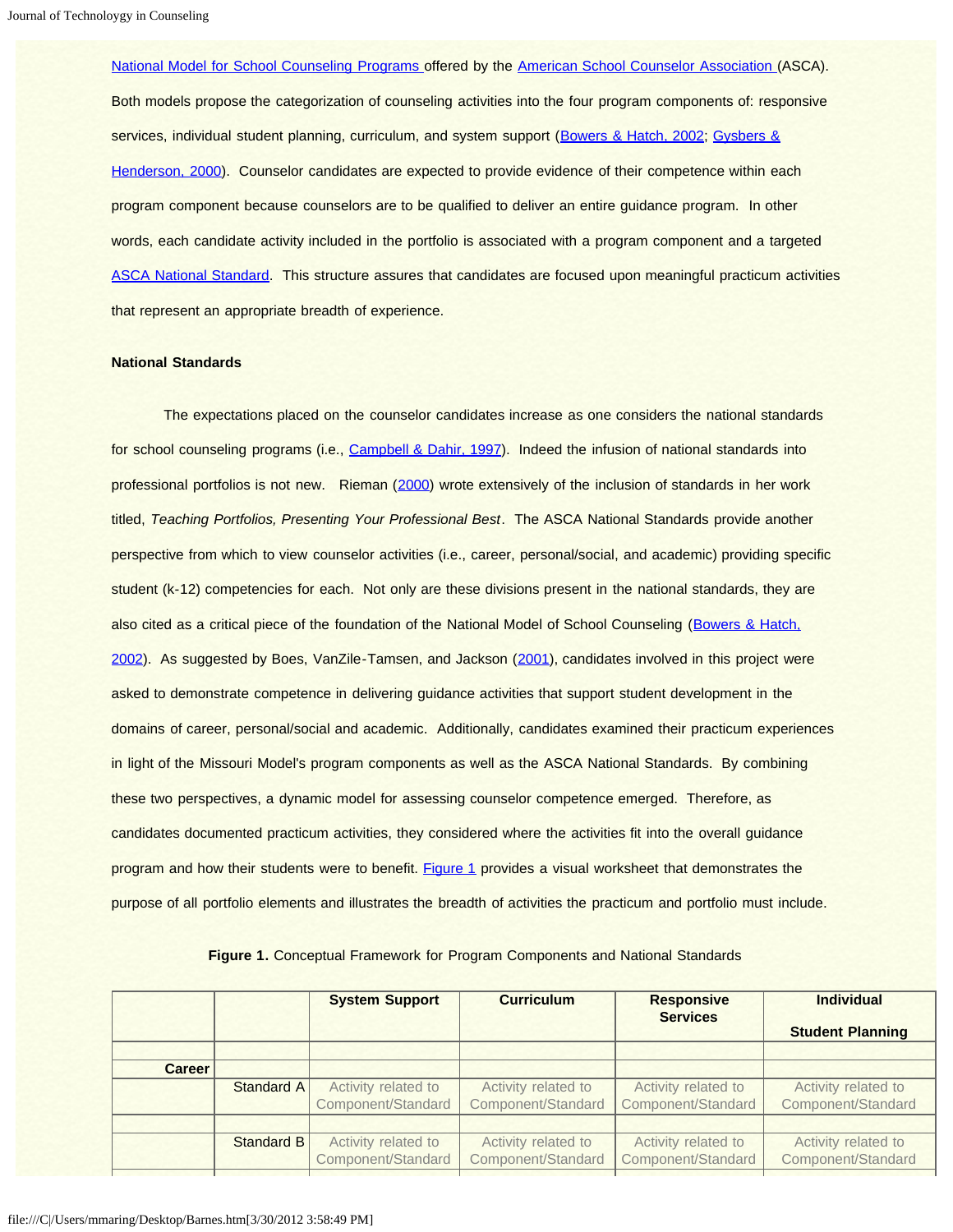|                 | Standard C        | Activity related to                       | Activity related to                       | Activity related to                       | Activity related to                       |
|-----------------|-------------------|-------------------------------------------|-------------------------------------------|-------------------------------------------|-------------------------------------------|
|                 |                   | Component/Standard                        | Component/Standard                        | Component/Standard                        | Component/Standard                        |
|                 |                   |                                           |                                           |                                           |                                           |
| Personal/       |                   |                                           |                                           |                                           |                                           |
| <b>Social</b>   |                   |                                           |                                           |                                           |                                           |
|                 | <b>Standard A</b> | Activity related to<br>Component/Standard | Activity related to<br>Component/Standard | Activity related to<br>Component/Standard | Activity related to<br>Component/Standard |
|                 |                   |                                           |                                           |                                           |                                           |
|                 | <b>Standard B</b> | Activity related to<br>Component/Standard | Activity related to<br>Component/Standard | Activity related to<br>Component/Standard | Activity related to<br>Component/Standard |
|                 |                   |                                           |                                           |                                           |                                           |
|                 | <b>Standard C</b> | Activity related to                       | Activity related to                       | Activity related to                       | Activity related to                       |
|                 |                   | Component/Standard                        | Component/Standard                        | Component/Standard                        | Component/Standard                        |
| <b>Academic</b> |                   |                                           |                                           |                                           |                                           |
|                 | Standard A        | Activity related to                       | Activity related to                       | Activity related to                       | Activity related to                       |
|                 |                   | Component/Standard                        | Component/Standard                        | Component/Standard                        | Component/Standard                        |
|                 |                   |                                           |                                           |                                           |                                           |
|                 | <b>Standard B</b> | Activity related to                       | Activity related to                       | Activity related to                       | Activity related to                       |
|                 |                   | Component/Standard                        | Component/Standard                        | Component/Standard                        | Component/Standard                        |
|                 |                   |                                           |                                           |                                           |                                           |
|                 | Standard C        | Activity related to<br>Component/Standard | Activity related to<br>Component/Standard | Activity related to<br>Component/Standard | Activity related to<br>Component/Standard |
|                 |                   |                                           |                                           |                                           |                                           |

## **Technology**

Current technology provides counselor candidates the tools to create, maintain and present a dynamic digital portfolio. Digital counseling portfolios consists of a variety of multimedia artifacts such as counselor-made materials, digital photographs, student assessments, videos of classroom experiences, guidance plans, statements of philosophy, research projects, and any other artifacts that represent oneï  $\frac{1}{2}$  accomplishments ([Barrett, 2000](#page-1-0); [Farmer, 1997;](#page-1-0) [Oros, Morgenegg, & Finger, 1998;](#page-1-0) [Pulliam & Weitman, 1996/97](#page-1-0)).

Digital portfolios differ significantly from the traditional paper-based portfolios as illustrated in [figure 2.](#page-5-0) Furthermore, the digital portfolio reflected in this article was not typical because it was entirely Internet-accessed and database-driven. The use of the Internet in the portfolio development process increased the ability of counseling candidates to effectively construct and use their portfolio. Internet access allowed the portfolio to not only display multimedia artifacts, but individuals could search, edit, sort and create elements online. This also provided candidates the opportunity to work on the portfolio asynchronously from any place that they had web access. That is, candidates were not bound to a single place or limited by time restrictions for data entry or portfolio development. Throughout this project, candidates took advantage of its mobility, as they developed their portfolios from their practicum sites as well as home or other places with Internet access.

To support the candidates in the construction of their online portfolio, a special website was developed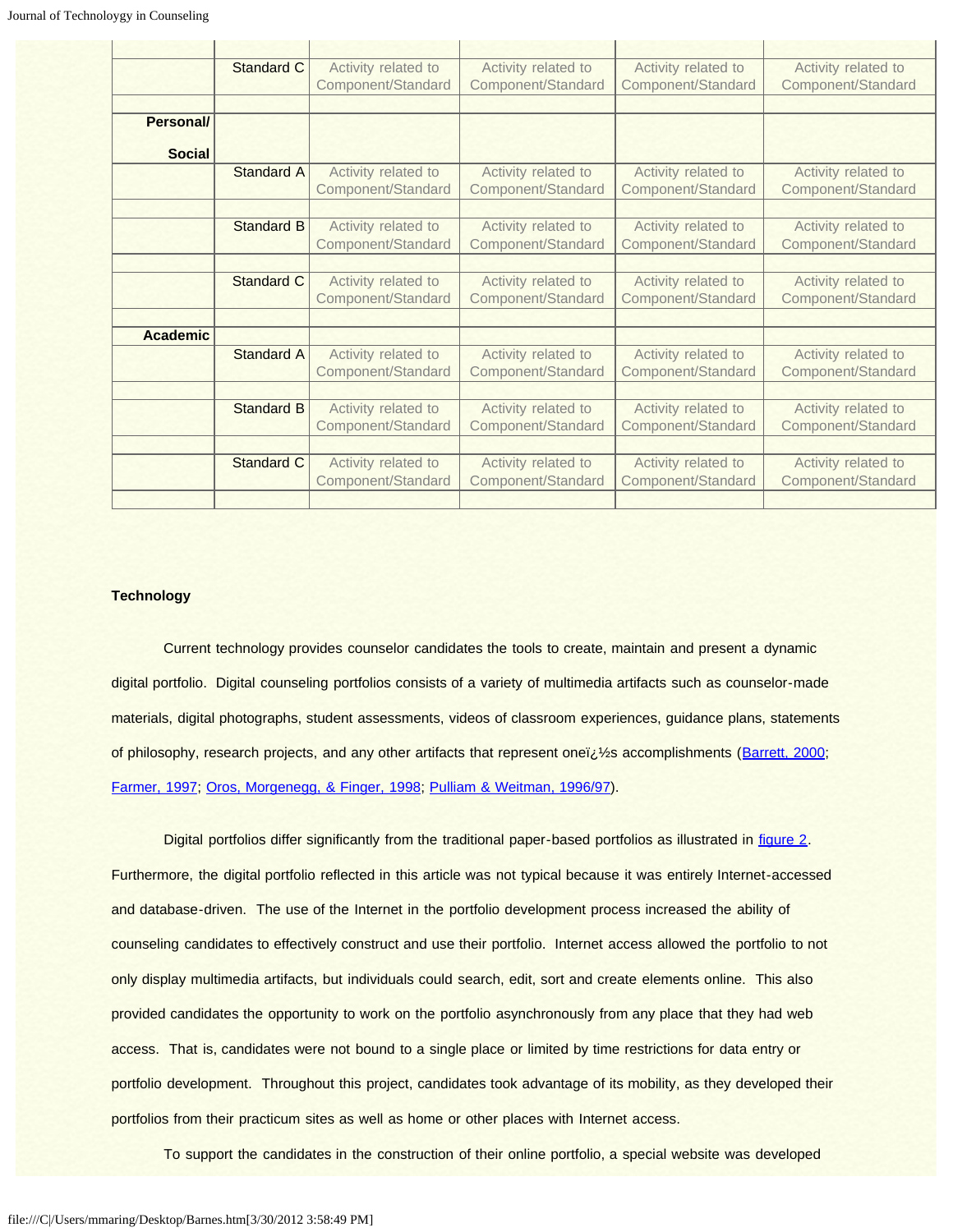that allowed each candidate to create portfolio elements without having knowledge of html coding and typical web page development software. This site was the launching point for the portfolio and was [easily accessed through](#page-1-0) [a web browser.](#page-1-0)

 The database-driven portfolios in this project were password protected, therefore shielding the candidates' privacy. Candidates could control the passwords to reflect different levels of access so that they could share their work with only desired audiences such as peers or potential employers.

<span id="page-5-0"></span>

|                      | Database-driven Digital Portfolio          | <b>Traditional Paper Portfolio</b>                |
|----------------------|--------------------------------------------|---------------------------------------------------|
| Storage              | Artifact stored on a central server and    | Mainly manila folders, 3 ring binders or          |
|                      | accessed through a database.               | storage boxes.                                    |
| Data                 | Hypertext can make searching and           | Data stored in a paper file                       |
|                      | cross-referencing data easier therefore    |                                                   |
|                      | making it easier to retrieve and view.     |                                                   |
|                      | Specific, artifacts can be reused and      |                                                   |
|                      | recycled into various types of portfolios  |                                                   |
|                      | for different audiences. Artifacts are     |                                                   |
|                      | not limited to text.                       |                                                   |
| <b>Accessibility</b> | Needs Internet to access and view.         | Technology is not necessary to view. Copies       |
|                      | Copies are infinite.                       | are finite.                                       |
| Audience             | Can be configured for multiple             | One copy is difficult to reconfigure for multiple |
|                      | audiences using the same digital           | audiences                                         |
|                      | artifacts                                  |                                                   |
| <b>Contents</b>      | All artifacts are digitally created making | Mainly paper-based and flat files                 |
|                      | them easy to search and display in         |                                                   |
|                      | different formats such as CD-ROM,          |                                                   |
|                      | database and web pages. Contents           |                                                   |
|                      | can include multimedia elements that       |                                                   |
|                      | include video, audio, hypertext,           |                                                   |
|                      | animation and digital images and           |                                                   |
|                      | graphics                                   |                                                   |
| <b>Review</b>        | Web-based portfolios can have              | Only one reviewer can access the portfolio at     |
|                      | multiple reviewers access the portfolio    | a given time.                                     |
|                      | simultaneously                             |                                                   |
|                      |                                            |                                                   |
| <b>Replication</b>   | Can be easily replicated without           | Traditional portfolios are difficult to replicate |
|                      | degrading contents.                        |                                                   |
|                      |                                            |                                                   |
| Creation             | Must develop technology skills. Some       | No special skills needed to create the            |
|                      | software tools require advanced            | portfolio                                         |
|                      | technology skills to create a portfolio    |                                                   |
|                      |                                            |                                                   |
| Compatibility        | Must be compatible with the reviewers      | No special equipment needed to view               |
|                      | computer, at times special viewers or      |                                                   |
|                      | plugins are needed                         |                                                   |

# **Figure 2**.Comparison of Traditional and Digital Portfolios

## **Benefits**

This project supports earlier literature that suggests that the process of developing a portfolio has value

beyond merely the production of the portfolio itself ([Curry, 2000; Kish & Sheehan, 1997](#page-1-0)). Throughout the process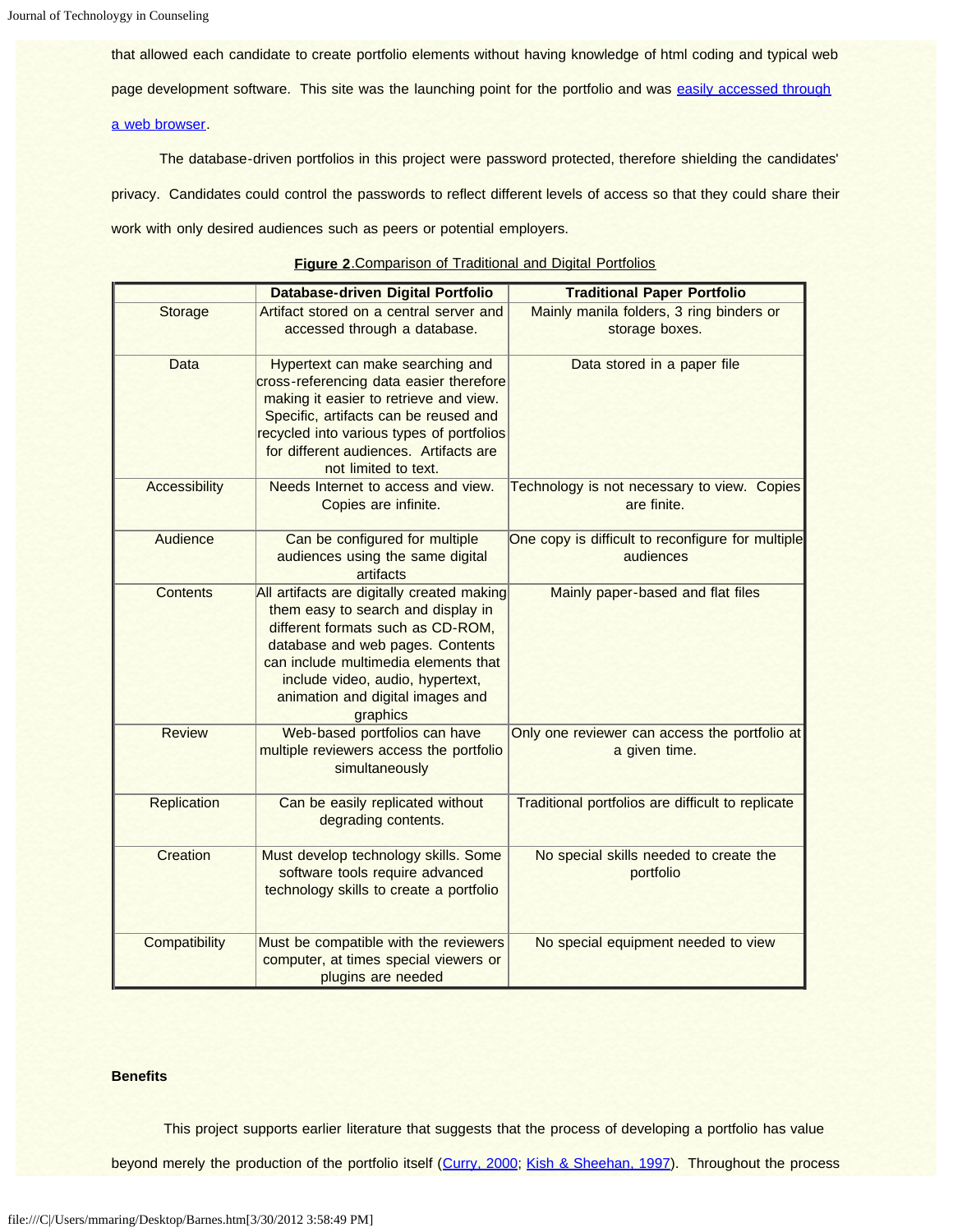of developing each portfolio, it became evident that the candidates were finding value in the project in both the summative and formative sense. That is, the portfolio was not only a culminating record of their practicum, but it enhanced learning along the way. As with many well-designed academic projects, the process itself had become a rich learning experience.

*Technology Skill Development*. At the beginning of the project, consideration was given to the potential that the web-based portfolio project could easily become a technological burden to the candidates, thus hindering their counselor skill development. Although increased technological competence for candidates was desirable, the supervisor was cautious to assure that energies were appropriately focused on a broad range of counseling skills rather than technology. Despite the intentional focus on counseling skills, the increased skill and comfort level of candidates related to the technology did indeed become evident over the course of the project. One candidate provided evidence of this growth by writing on a project evaluation,  $i\hbar$  My computer skills were tested and enhanced regularly.ï is For example, candidates became proficient in creating artifacts by scanning and manipulating digital audio, video and other forms of multimedia. Again, this was not the primary goal of the webbased portfolio but it was a noted benefit.

*Motivation*. The motivation of the counselor candidates to complete the project far exceeded the supervisor's expectations. Candidates representing diverse age groups, ethnic backgrounds and both genders seemed not only to tolerate the digital format but they quickly outgrew the features of the early version of the web-based portfolio. For example, students asked for opportunities to include audio clips, PowerPoint presentations, video clips, hyperlinks and more. At each opportunity the supervisor and web-master were able to accommodate candidate requests that ultimately seemed to help maintain the candidates high level of energy.

*Collaboration*. According to Campbell ([2000](#page-1-0)) collaboration is an important element of the counselor supervisor and supervisee relationship. As the candidates and supervisor discussed the portfolio in relation to the practicum experience, a generalized feeling of collaboration emerged. The dynamics created by the web-based portfolio project also led to a group feeling of accomplishment and common direction. Collaboration with one another was made evident as candidates shared ideas and experiences freely and engaged in meaningful conversations about the breadth and utility of the various practicum experiences. Furthermore, the project fostered collaboration between the counselor candidates and professional counselors, site supervisors, and technology support staff.

*Reflection*. As candidates reflected on their daily experiences, they began to recognize how random guidance activities were quickly becoming pieces of a comprehensive guidance program. One candidate wrote,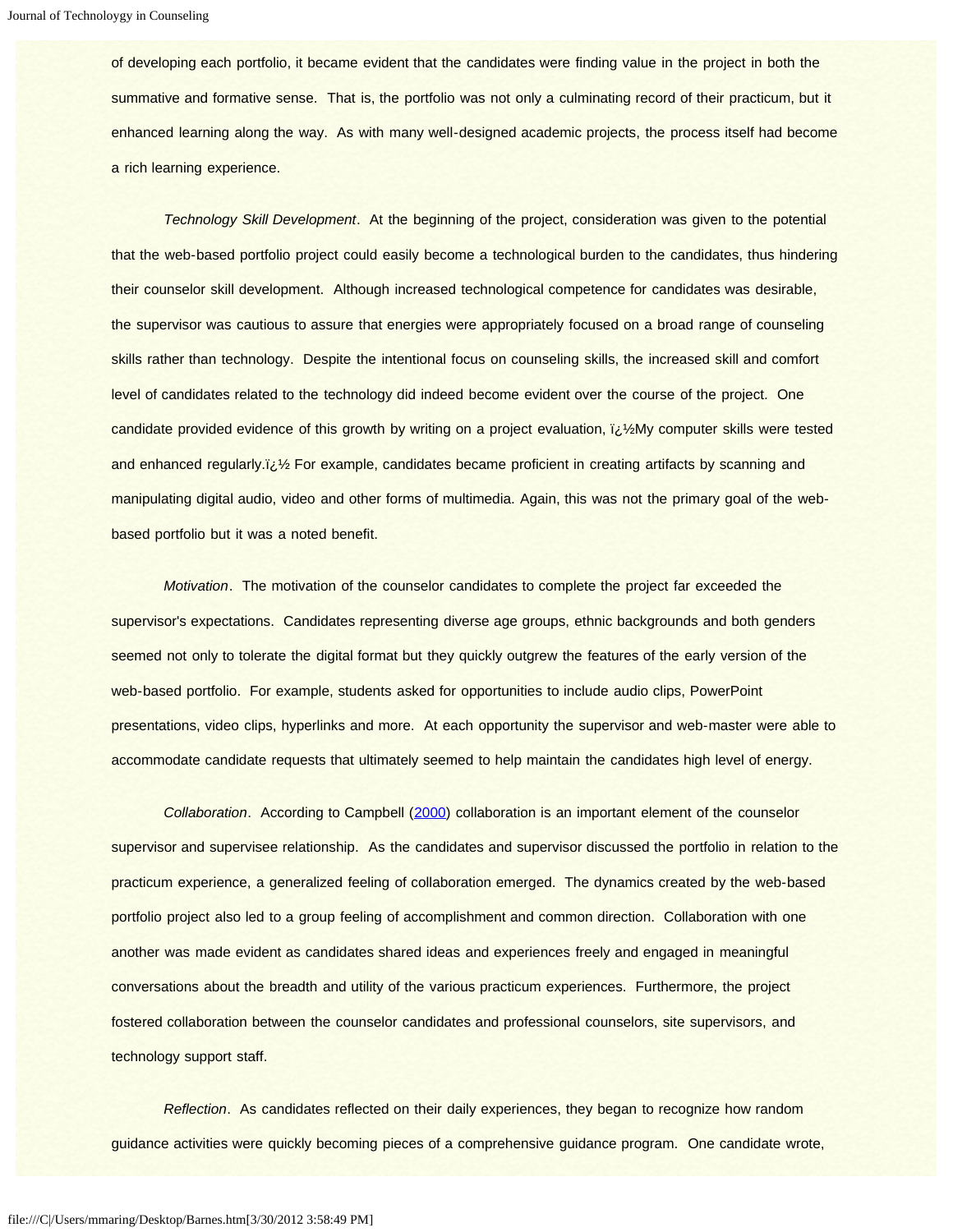i<sub>i</sub>//<sub>2</sub>It [electronic portfolio] also made me integrate and incorporate the components and domains on a much deeper level both personally and professionally.iiity Candidates consistently discussed amongst themselves and posed questions regarding ways to enhance their practicum experiences. The nature of many candidate questions was, "What did you do within the curriculum component to help students meet the personal/social standard A?" As the group interacted, it became apparent that the self-reflection of the candidates assured a varied and appropriate breadth of candidate experiences.

 *Accessibility.* As an evaluation tool, the supervisor could use the Internet to monitor the candidates' progress on their portfolios. For example candidates were assigned deadlines by which time they were to have completed a predetermined amount of progress on the portfolio. The supervisor checked to assure that appropriate and meaningful progress was being made without the candidates having to turn in a physical document. This type of point-in-time assessment of candidate work is especially useful in light of Baltimore et al's ([1996](#page-1-0)) assertion that portfolios can reflect a candidate's developmental process. This format allowed the supervisor and candidate to interact and discuss ways to refine their counseling skills as the practicum unfolded.

Most of the candidates were able to work on their web-based portfolios from school practicum sites, which was much easier than getting related materials to the university or even to their own home. This was beneficial for candidates who were working full-time jobs, continuing course work, and trying to finish their counseling degree or endorsement.

Paper portfolios allow for a single or limited number of copies that might be hundreds of pages in length. The online portfolio was accessible entirely via the Internet, thus there were no reproduction costs (i.e., photocopies and binders) and virtually no limitations on size. The number of sites from which the online portfolio could be viewed was limited only by the number of people who had Internet access. Candidates were not burdened by having to tote or mail a large binder to each prospective employer.

For this project, the portfolios were completed when the practicum was concluded. After candidates graduated and gained additional experience, they could update their portfolios without a dependence on a direct university affiliation. Indeed some graduates did access and continued to edit their portfolio after they had earned their degree.

 *Accountability.* Candidate activities included in the portfolio could be sorted and examined by specific program components or ASCA standards. All activities included in the portfolio were connected to practicum activities and corresponding national standards. For example, the supervisor or candidate could examine how activities helped secondary students reach ASCA career standard A by clicking the appropriate onscreen buttons.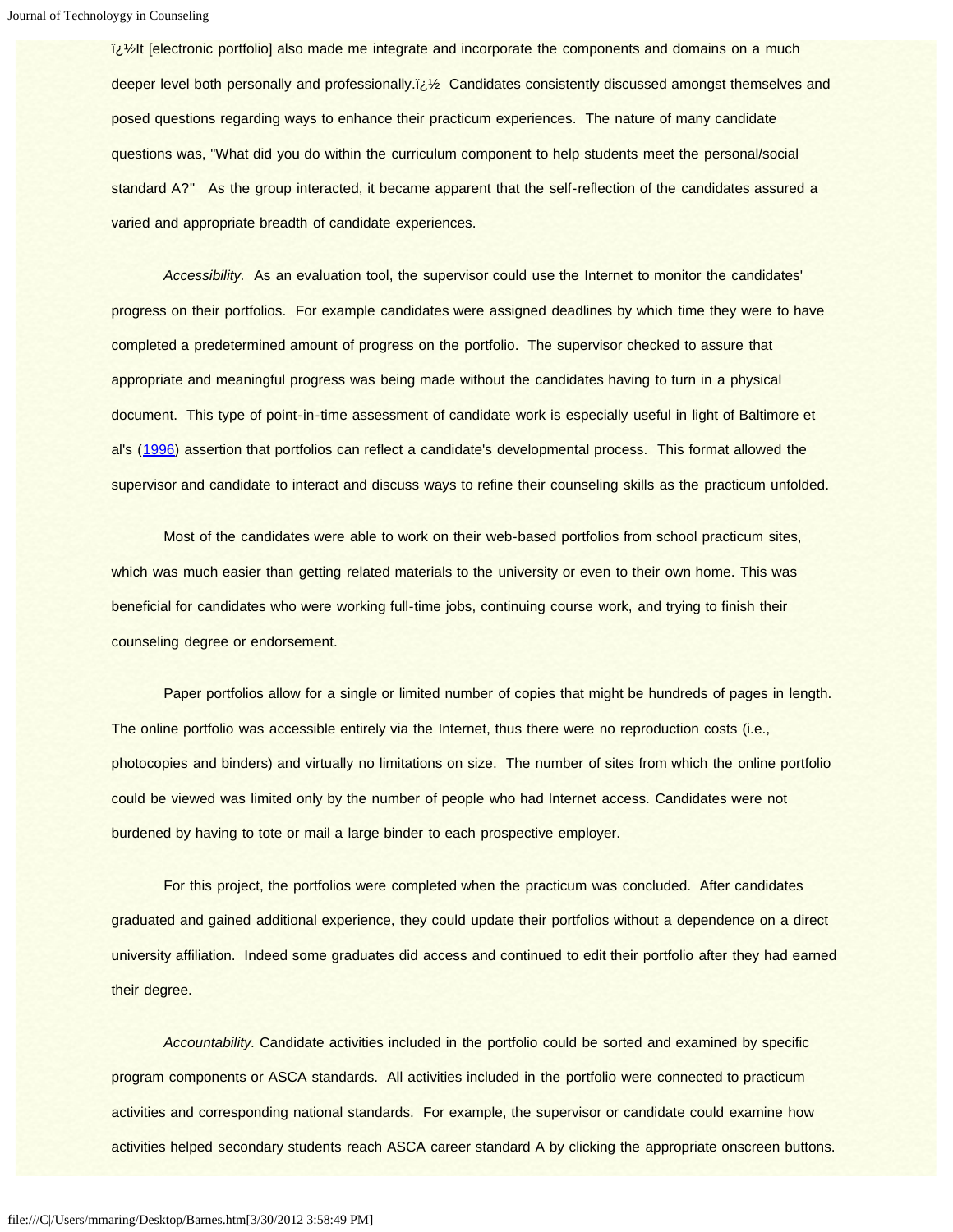The data-based driven portfolio could include virtually unlimited number of links to standards and competencies making evidence of accountability easily accessible.

*Job Search.* Recent work by Boes, VanZile-Tamsen, and Jackson ([2001\)](#page-1-0) illustrates the usefulness of portfolios to counselor candidates in the hiring process. This benefit was potentially the most utilitarian to candidates searching for jobs. One candidate wrote, ��it [electronic portfolio] was useful when going to interviews and keeping up to date on things li $y_2$ ve done. $y_2$ 

The web-based portfolio made it easier to connect with prospective employers. Candidates were less bound by the time limitations of reproduction and mailing previously associated with binder-based portfolios. Prospective employers could immediately identify specific skills and experiences of interviewees by using the portfolio framework ([see Figure 1](#page-3-0)). The use of a portfolio as a job seeking tool is supported by Pardieck's ([2000](#page-1-0)) assertion that principals indeed respond favorably to professional teaching portfolios.

### I**mplications and Conclusions**

 As with all educational endeavors of merit, the web-based portfolio project is subject to constant critique, evaluation and revision. As the supervisors and candidates reflected on their experiences several themes emerged which provide direction for the projecti $\zeta$ %s future. For example, empirical data related to the effectiveness of the web-based portfolio as an assessment tool must be established. Although researchers such as Tillema ([1998](#page-1-0)) have offered empirical evidence that indicates portfolios are a valuable instrument for evaluating competence, this project must move toward analyzing the validity and reliability of the web-based portfolio.

 A more formal process needs to be implemented to assure that counselor activities included in the portfolio produce the desired outcome. That is, do activities designed to foster student competence in career development make a difference? Although discussions relating to the appropriateness of activities are common, the ultimate decision on the meaningful relationship to standards or program components remains somewhat subjective. Consideration is being given to allow peer or third party reviews as a means of enhancing portfolio assessment. When handled in a confidential and ethical manner, this practice has the potential to support the evaluative and somewhat subjective decisions of the counselor supervisor.

The educational value of the web-based portfolio would be enhanced if candidates began developing their portfolio early in their degree program and maintained consistent involvement throughout the program. This type of commitment would require the support of an entire counseling program and from all teaching faculty. For example, a philosophy statement written for a counseling theories class might be included in the portfolio and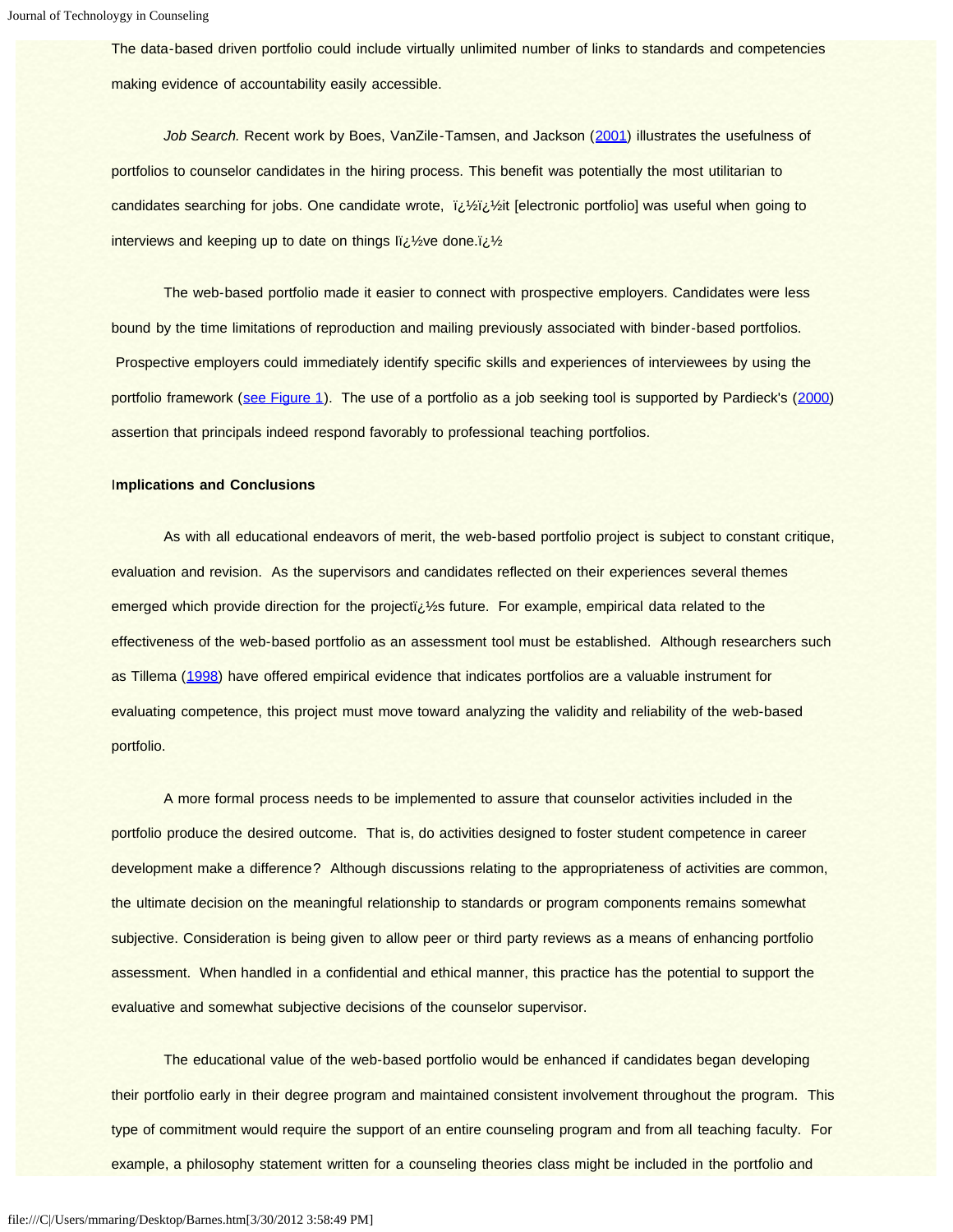revisited later as students participate in their practicum. This developmental approach would serve to emphasize candidate growth as they complete their course work and practica experience.

Counselor candidates and supervisors involved in this project have modeled one method of using the Internet to further support counselor education. The flexible nature of the web-based portfolio and the enthusiastic acceptance of it among participating candidates provides a reason to be optimistic about future use of the format. We plan to continue the project and to further refine its function and purpose. We look forward to sharing our future experiences with other counseling professionals and extend an invitation to examine our portfolio site.

*A view only sample of a web-portfolio for school counselor candidates has been made available at* <http://pt3.unomaha.edu/counselingview>*. Enter the login "prepared" and the password "counselor".*

*A full access version of the web-portfolio for counselor candidates is available at* <http://portfolio.unomaha.edu/pt/slogin/index.htm>*. Enter the login "jgraduate" and the password "graduate". Note: Entries submitted to this site will be edited, deleted or censored periodically.*

#### **References**

Alschuler, A.S. (1996). The portfolio emperor has no clothes: He should stay naked. *Counselor Education and Supervision, 36*, 133-137.

Baltimore, M.L., Hickson, J., George, J.D., & Crutchfield, L.B. (1996). A response to the emperor's new clothes. *Counselor Education and Supervision, 36*, 138-140.

Barrett, H. (2000). *Electronic teaching portfolios: Multimedia skills + portfolio development = powerful professional development.* Available: <http://electronicportfolios.com/portfolios/site2000.html> [2001, August 7].

Boes, S.R., VanZile-Tamsen, C., & Jackson, C.M. (2001). Portfolio development for 21<sup>st</sup> century school counselors. *Professional School Counseling, 4* (3), 229-231.

Bowers, J.L., & Hatch, P.A. (2002). *The national model for school counseling programs - draft*. Alexandria, VA: [American School Counselor Association](http://www.schoolcounselor.org/).

Campbell, J.M. (2000). *Becoming an effective supervisor: A workbook for counselors and psychotherapists*.

Philadelphia, PA: Accelerated Development.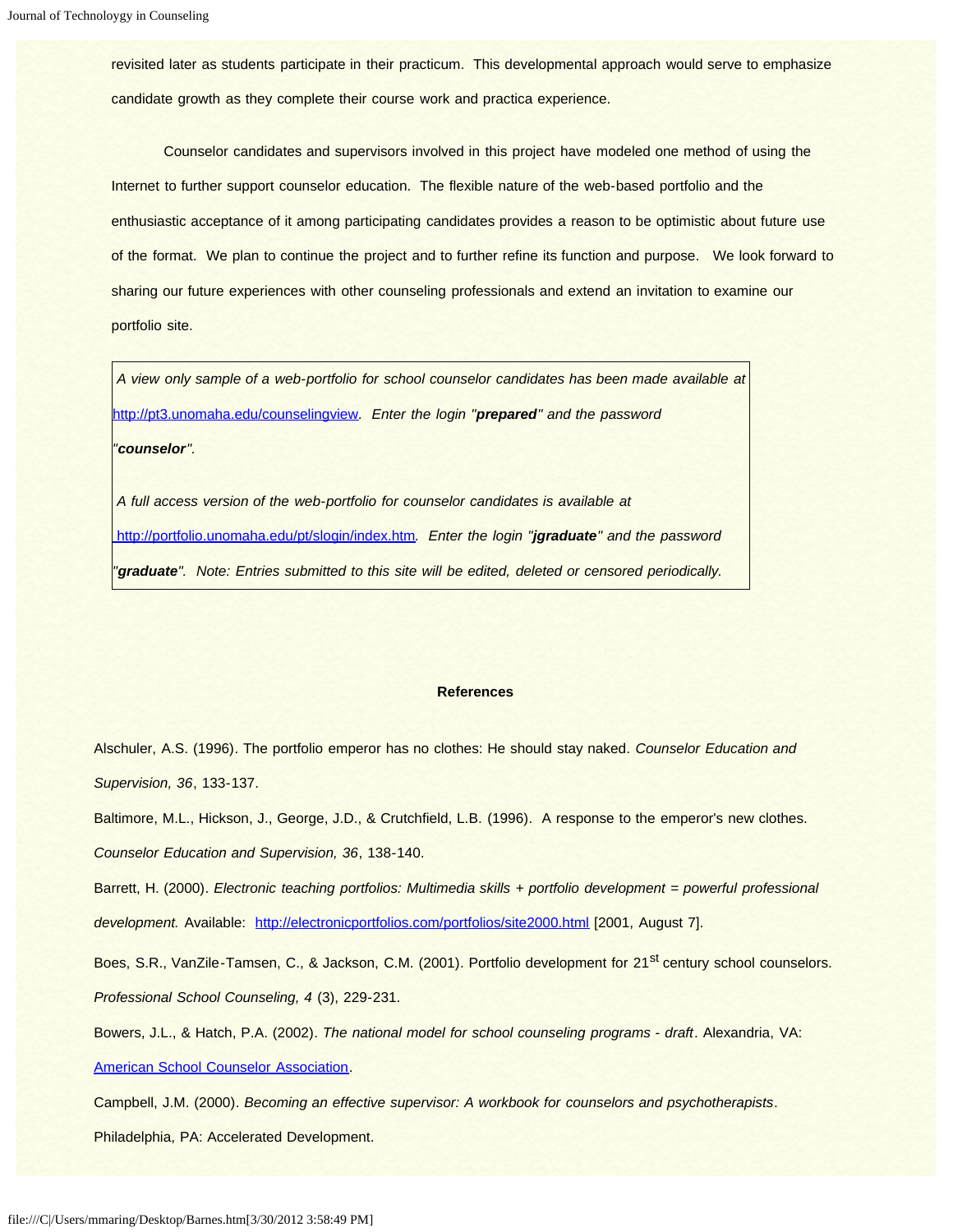Campbell, C.A., & Dahir, C.A. (1997). *[The national standards for school counseling programs](http://www.schoolcounselor.org/content.cfm?L1=1&L2=9)*. Alexandria, VA:

American School Counselor Association.

Carney, J.S., Cobia, D.C., & Shannon, D.M. (1996). The use of portfolios in the clinical and comprehensive evaluation of counselors-in-training*. Counselor Education and Supervision, 36*, 122-132.

Curry, S. (2000). Portfolio-based teacher assessment. *Thrust for Educational Leadership*, *29*(3), 34-38.

Farmer, L.S.J. (1997). Tools for electronic portfolios. *Technology Connection, 4*(7), 30.

Gysbers, N.C., & Henderson, P. (2000). *Developing and managing your school guidance program* (3<sup>rd</sup> ed).

Alexandria, VA.: American Association for Counseling and Development.

Kish, C.K., & Sheehan, J.K. (1997). Portfolios in the classroom: A vehicle for developing reflective thinking. *High School Journal, 80*(4), 254.

Lewis, J., Coursol, D., & Herting-Wahl, K. (2000). Electronic portfolios in counselor education. (ERIC Document Reproduction Service No. ED442060)

Lundberg, D.J., & Cobitz, C. (1999). Use of technology in counseling assessment: A survey of practices, views, and outlook. *Journal of Technology in Counseling, 1.1*, Retrieved February 28, 2002 from

[http://jtc.colstate.edu/vol1\\_1/assessment.htm](http://jtc.colstate.edu/vol1_1/assessment.htm)

Oros, L., Morgenegg, J., & Finger, A. (1998). Creating digital portfolios. *Media & Methods, 34*(3), 15.

Pardieck, S.C. (2000). Principals' perceptions of job search teaching portfolios (Doctoral Dissertation, Illinois State University, 2000). Dissertation Abstract International, 61(9A), 217.

Pulliam, C., & Weitman, C.J. (1996/97). Electronic portfolios: The ease of accessibility. *Childhood Education, 72*(2), 96- N.

Rhyne-Winkler, M.C., & Wooten, H.R., (1996). The school counselor portfolio: Professional development and accountability. *The School Counselor, 44*, 146-150.

Rieman, P.L. (2000). Teaching portfolios: Presenting your professional best. New York: McGraw-Hill.

Rita, E.S., (2001*). Peer coaching in group supervision: Formative (on-going, developmental) evaluation and summative (end-of-the-year) evaluation: Counselor growth portfolio*. (ERIC Document Reproduction Service No. ED456384) Tillema, H.H. (1998). Design and validity of portfolio instrument for professional training. *Studies in Educational*

*Evaluation, 24* (3), 263-278.

#### **Authors Biography**

**Paul E. Barnes** is an Assistant Professor in the Counseling Department and coordinates the Secondary School Counseling Program at the University of Nebraska at Omaha. Questions regarding the accompanying